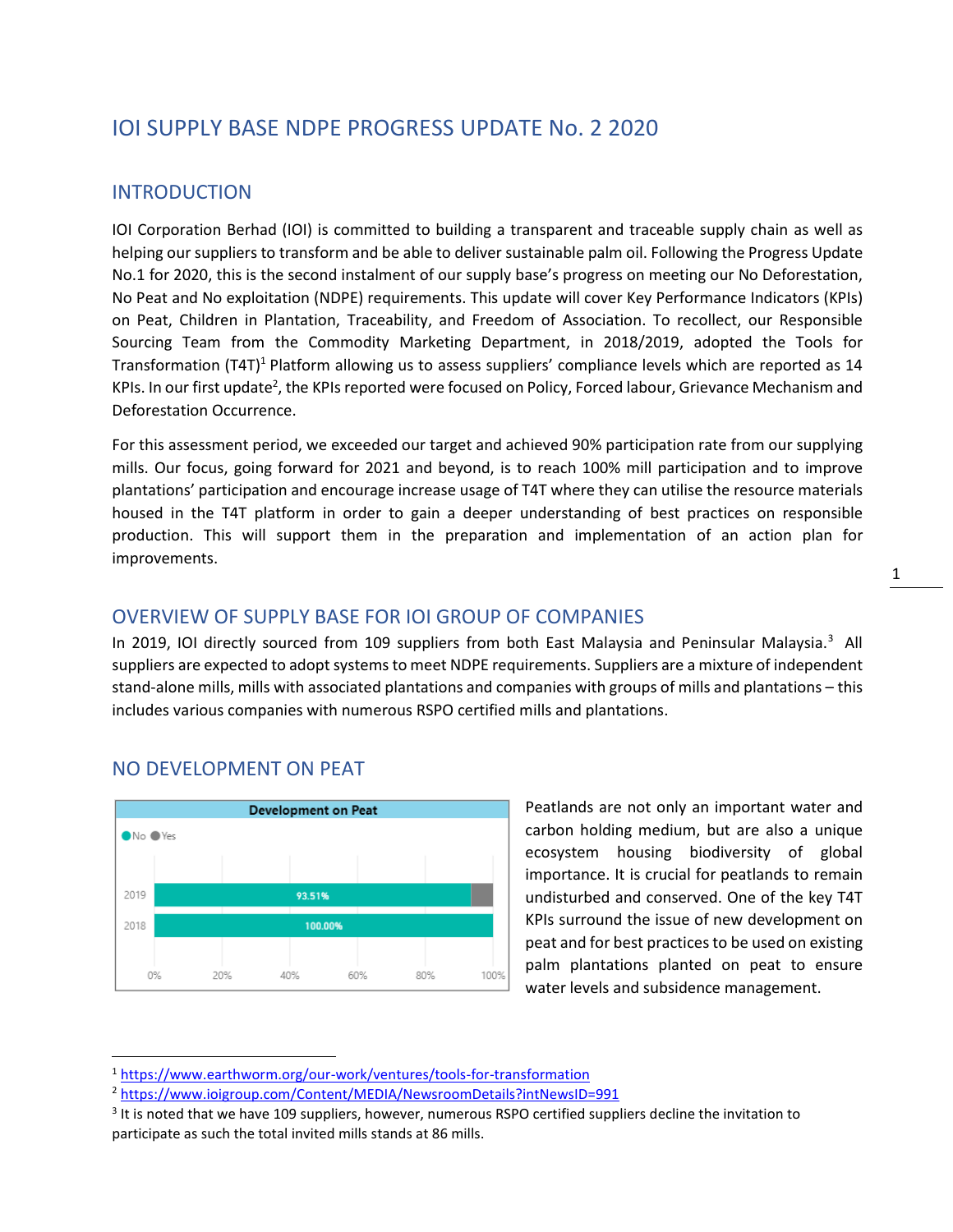$\mathbb{\Im}$  There were five mills (6%) which reported peat development in their supply base. Further dialogues were conducted and four of these mills had clarified that these were existing developments that were more than six years old and one mill informed that the peat was cleared by a local smallholder but not for palm oil. We took the opportunity to remind mills that existing peat plantations need to observe the best management practices for water management and subsidence monitoring.

### SUPPLIERS ON RIGHT TO ASSOCIATION

It is important for both company and their workers to have a workers' platform whether formal or informal which allows, amongst other things, two-way dialogues to support workers in their daily challenges and to allow suggestions on making changes and improvements. Freedom of association gives workers the right to freely join or leave a group. This is one of the essential human rights and can be a great support network for workers in the palm oil sector as migrant workers may not necessarily have a good understanding of local culture and work practices. 75% of mills reported that there are worker's association or an informal workers committee/representative that is accessible to their workers.



Sidaporthy: In addition, 96% of the mills have also informed workers of this right through briefings and trainings.

## CHILDREN IN PLANTATION / CHILD LABOUR

The T4T self-assessment module requires suppliers to report on the welfare of children and child labour. In Peninsular Malaysia, government regulation allows only the recruitment of males workers and these workers are not permitted to bring their family with them. For Sabah, however, due to historical and geographical reasons, there are a large population of refugee/immigrant labour from Philippines and Indonesia, and through marriage with locals, or other migrants, have remained in Sabah as stateless people along with their children. A report from Earthworm<sup>4</sup> and data from UNICEF<sup>5</sup> estimate that there are tens of thousands of such children living in or within close proximity of oil palm plantations.

<sup>4</sup> <https://www.earthworm.org/uploads/files/Children-in-Plantations-of-Sabah-2017-report.pdf>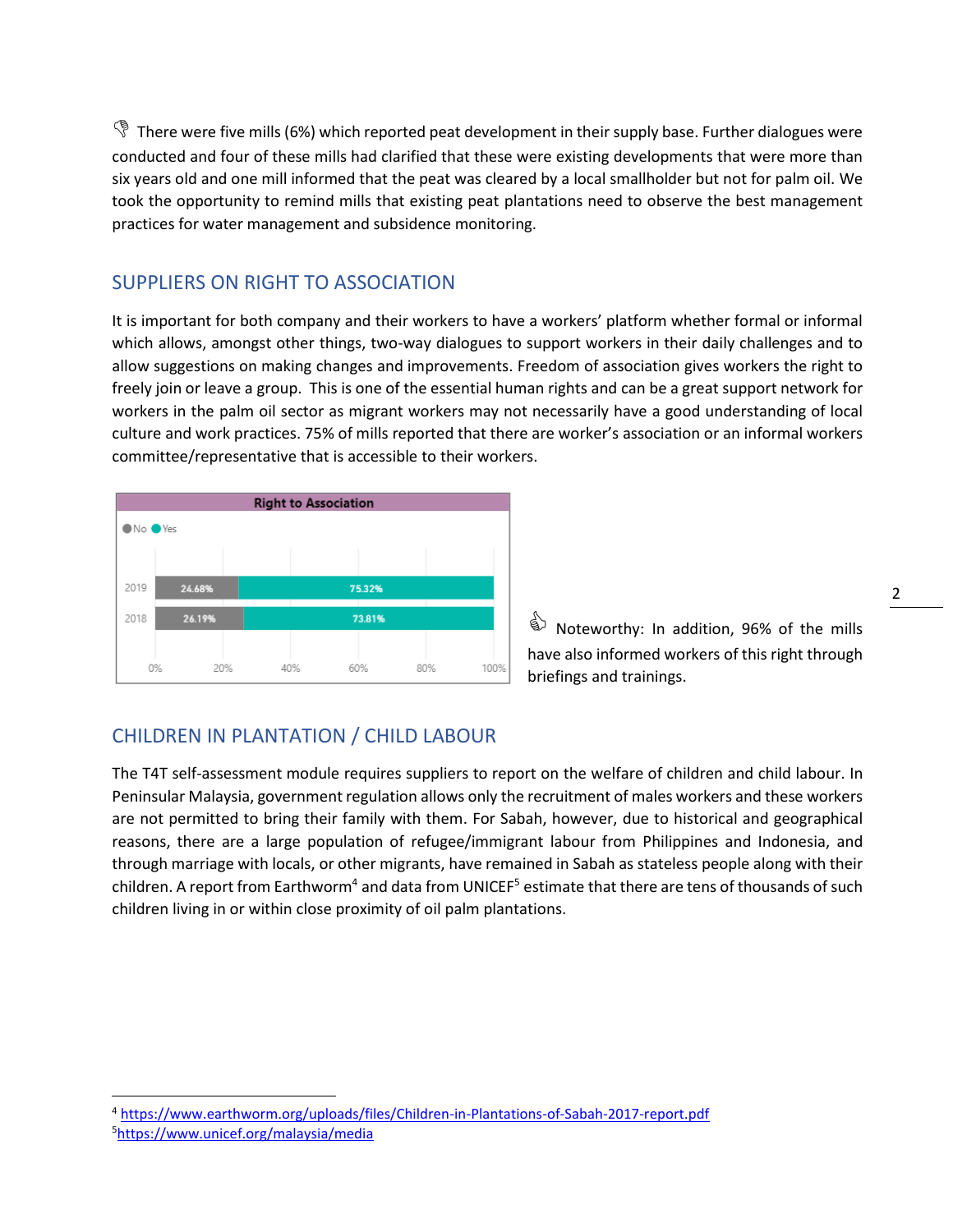

Due to the aforementioned, it is unsurprising to see 51% of the total suppliers have indicated potential risk of child labour because of the presence of children. This 51% is made up of 39 suppliers in Sabah.

<sup>3</sup> All of these 39 mills have highlighted that these children have access to education facilities and/or day-care.

Five mills have reported hiring workers between the age of 15 to 18 years old but only in non-hazardous areas. This again, is due to the historical and geographical factors.

 $\mathbb{\Im}$  Two mills have reported having workers below the age of 15 years old on-site. Upon our investigation and enquiries, these mills have immediately terminated the practice and adopted a No Child Labour policy. This is another historical poor practice as some children do not like to attend school and prefer to follow their parents to work.

### TRACEABILITY & FFB (FRESH FRUIT BUNCHES) SUPPLIER DATA

The supplying mills have to report on the type of information they collect from their FFB suppliers towards traceability from farm. Direct FFB suppliers are farmers who sendstheir palm cropsfrom farms to mills, whilst indirectly-sourced FFBs are done through dealers or collection centres as intermediary. Pertinent traceability data and information would be the names addresses and GPS locations.

| <b>Clarity on FFB Suppliers Information</b> |        |        |      |
|---------------------------------------------|--------|--------|------|
| Comprehensive None Partial                  |        |        |      |
|                                             |        |        |      |
| 2019                                        | 20.78% | 79.22% |      |
| 2018                                        |        | 90.48% |      |
| 0%                                          |        | 50%    | 100% |

 The data submitted shows improvement from last year's low of 7% to 21% of the suppliers collecting comprehensive traceability information, being FFB source names, the addresses as well as the GPS coordinates. The remainder 78% of the mills have reported collecting partial traceability information.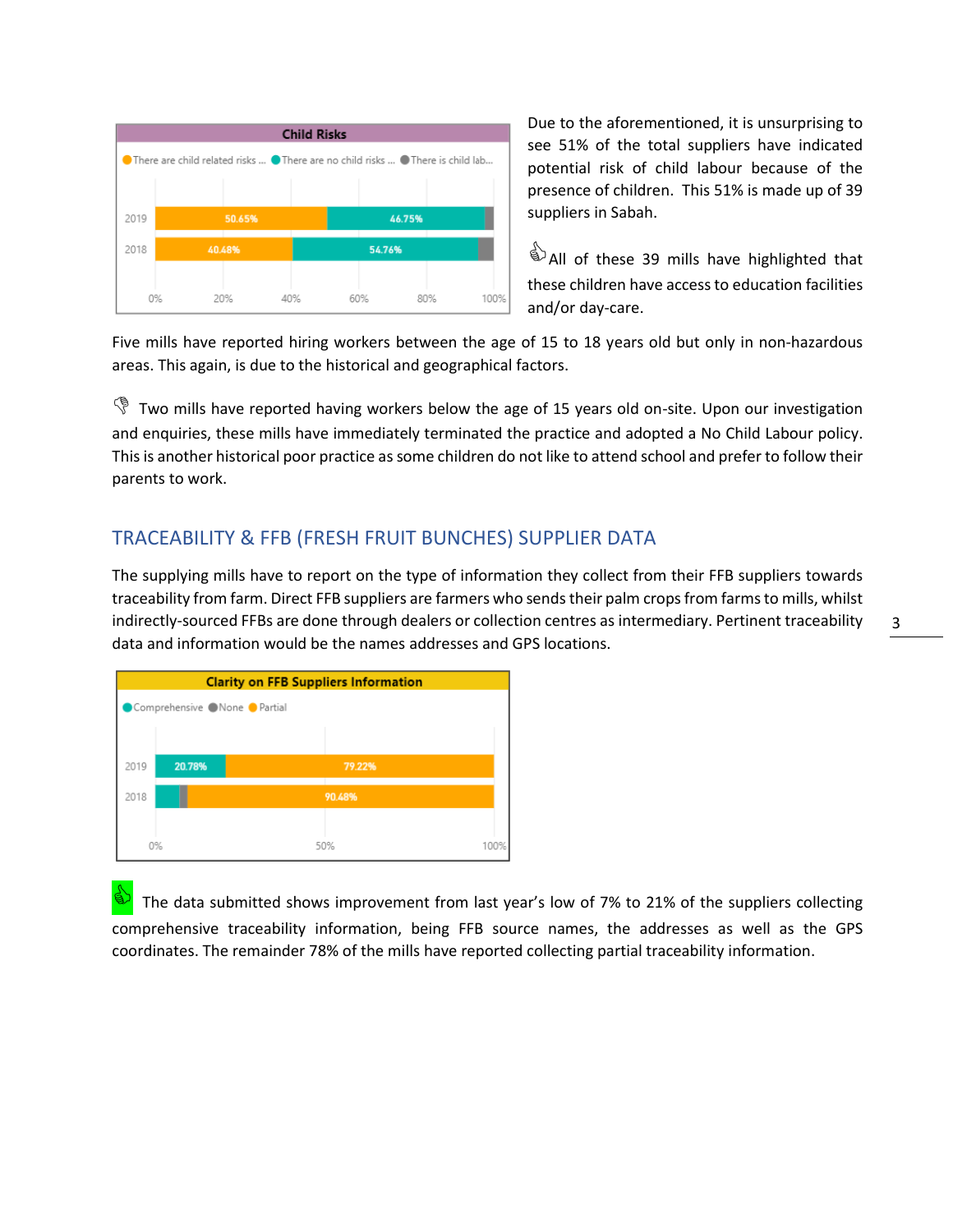Further analysis of the data shows positive improvements as over 57 mills (or 74%) of the responding mills are collecting GPS coordinates from their direct FFB suppliers; This was at 40% in the previous year. Likewise, similar improvements can be seen for their indirect suppliers which in the previous year was below 10%, and has now improved to 40%.

This is an area that we are continually working on to achieve full traceability.



### COMMENTARY FROM RESPONSIBLE SOURCING TEAM



To recapitulate on the suppliers' participation rate and subsequent action planning, 77 mills completed the T4T self-assessment where 42 mills (or 56%) of them have prepared an action plan to make improvements to close gaps between 2020 – 2022.

 $\overset{\triangle}{\triangle}$  1 mill has reported the completion of their action plan to close gaps. <sup>6</sup>

<sup>&</sup>lt;sup>6</sup> It is noted that this is a RSPO (Roundtable on Sustainable Palm Oil) IP (Identity Preserved) Mill.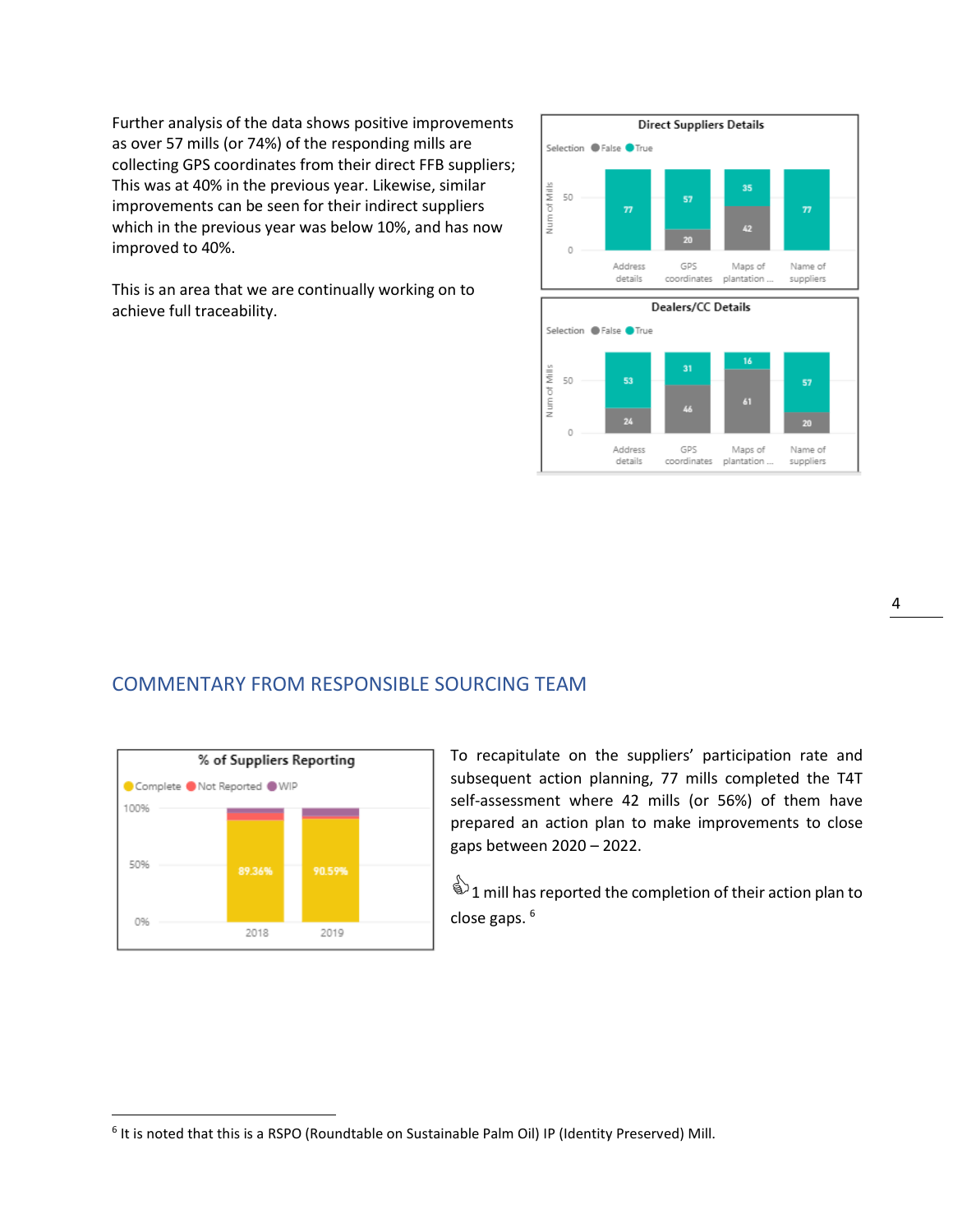

It is noted, in last year's T4T rollout, the participation of plantations were unsurprisingly low as it was not one of our key priorities. And for Year 2, we saw a higher number of mills engaged with their plantations on T4T. The participation and completion of self-assessment by the estates went from five

plantations to 79. These 79 estates are associated with 21 mills. This is a very positive increase but nevertheless, IOI will need to intensify efforts to work with all our mills and their corresponding FFB source on NDPE requirements.

Based on the positive signs of plantations' responses, we will have more information and data about estates and FFB sources to help us prioritise actions for further engagements.

## DATA ANALYSIS AND REPORTS

Utilising the information submitted by millers, the T4T system provides data analysis and results for Year 2 on the suppliers' performance in relation to Year 1. The analysis and results are utilised by our Responsible Sourcing Team for next stage planning.

## COMMENTARY FROM RESPONSIBLE SOURCING TEAM

From the high participation rate of mills and the positive increase in plantations, the information and data analyse provided by T4T is proving to be a beneficial part of our supply chain transformation strategy. Utilising the data analytics, we are able to prioritise actions, guide our supplier engagement planning and provided targeted areas for supplier engagements.

With the uncertainty of COVID-19 and Movement Control Order, it has necessitated changes to our engagement plans and strategies but nonetheless, we continue to maintain regular dialogues remotely with our supply base.

The data analysis generated by the T4T system has drawn attention to critical issues and allowed us to take immediate action, particularly on children in plantation as well as traceability:

Children in Plantation

The team had immediately reached out to the entities which had reported hiring of workers below the age of 15. Through engagements and clarification, they had explained that despite having schools and childcare, some of the children would follow their parents to work as they did not like attending school. Immediate corrections were made to ensure that all children attended school and have adopted a no child labour policy to strengthen operational systems.

#### Traceability to Plantation (TTP)

- Compilation of TTP is an on-going process and our team have been engaging suppliers since 2017. For the collection of TTP data, the progress now stands at 70%.